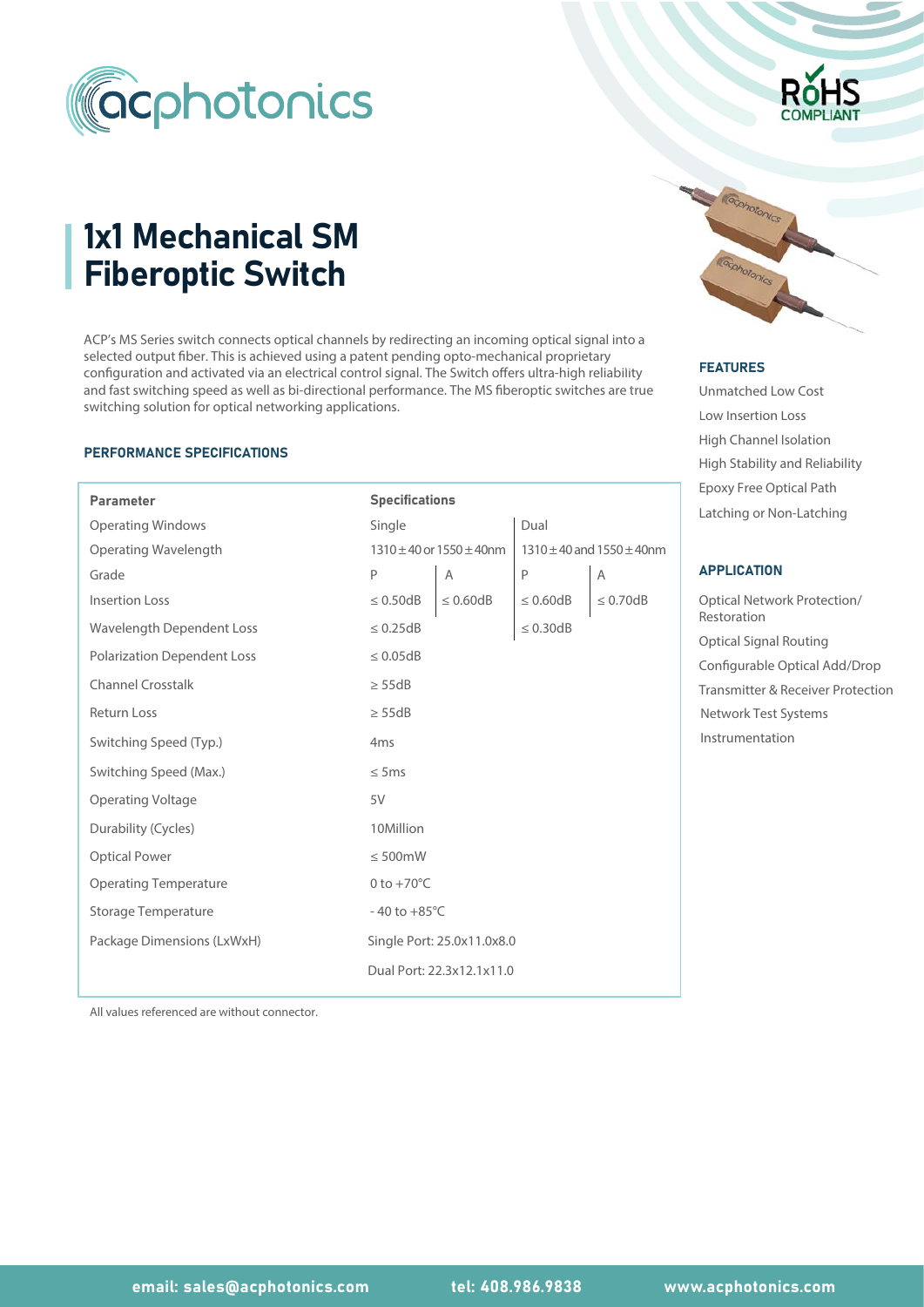



# 1x1 Mechanical SM **Fiberoptic Switch**

#### MECHANICAL DIMENSIONS

Single Port:



Dual Port



PORT CONFIGURATIONS